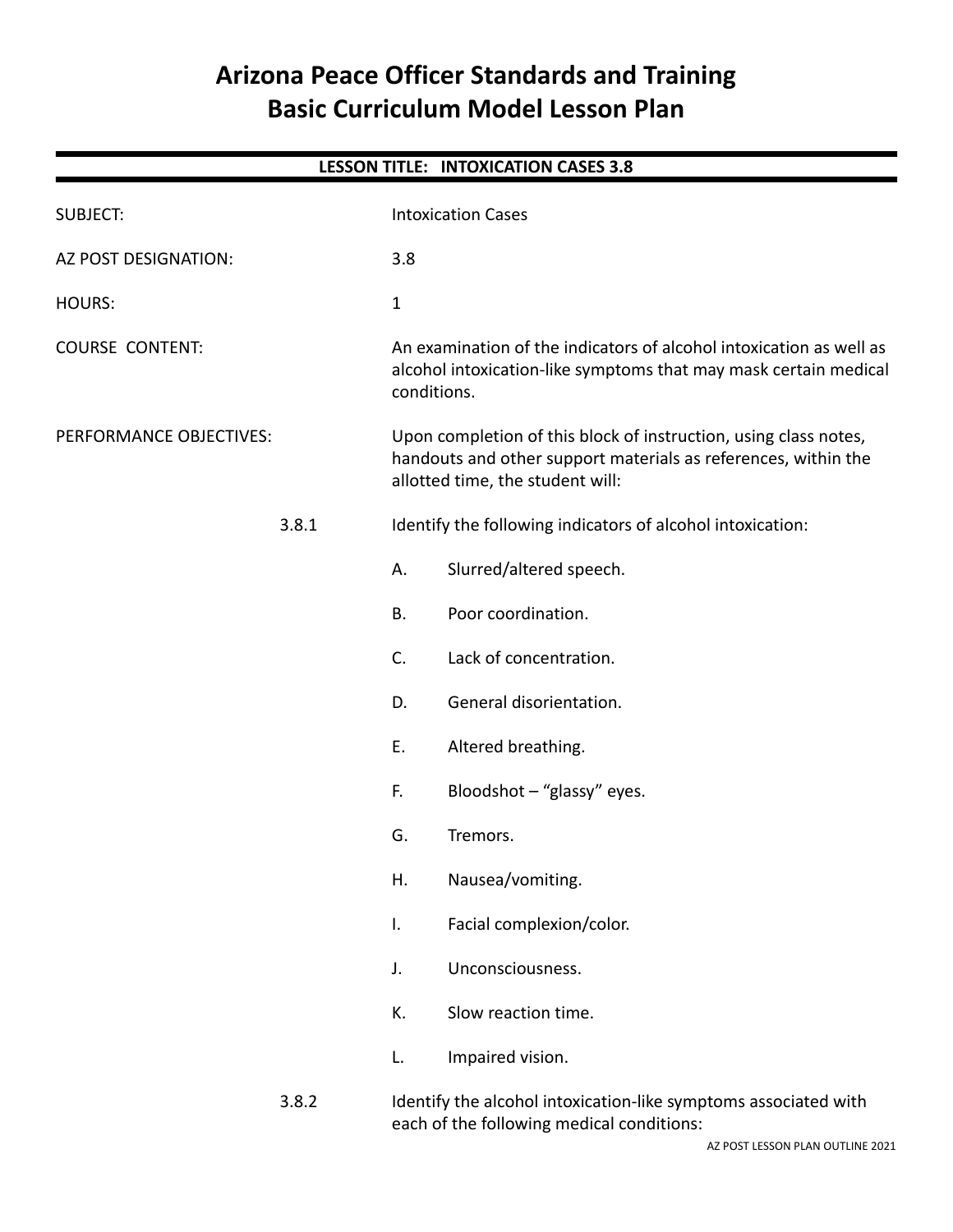- A. Epilepsy.
- B. Diabetic shock.
- C. Diabetic coma.
- D. Mental illness.
- E. Stroke.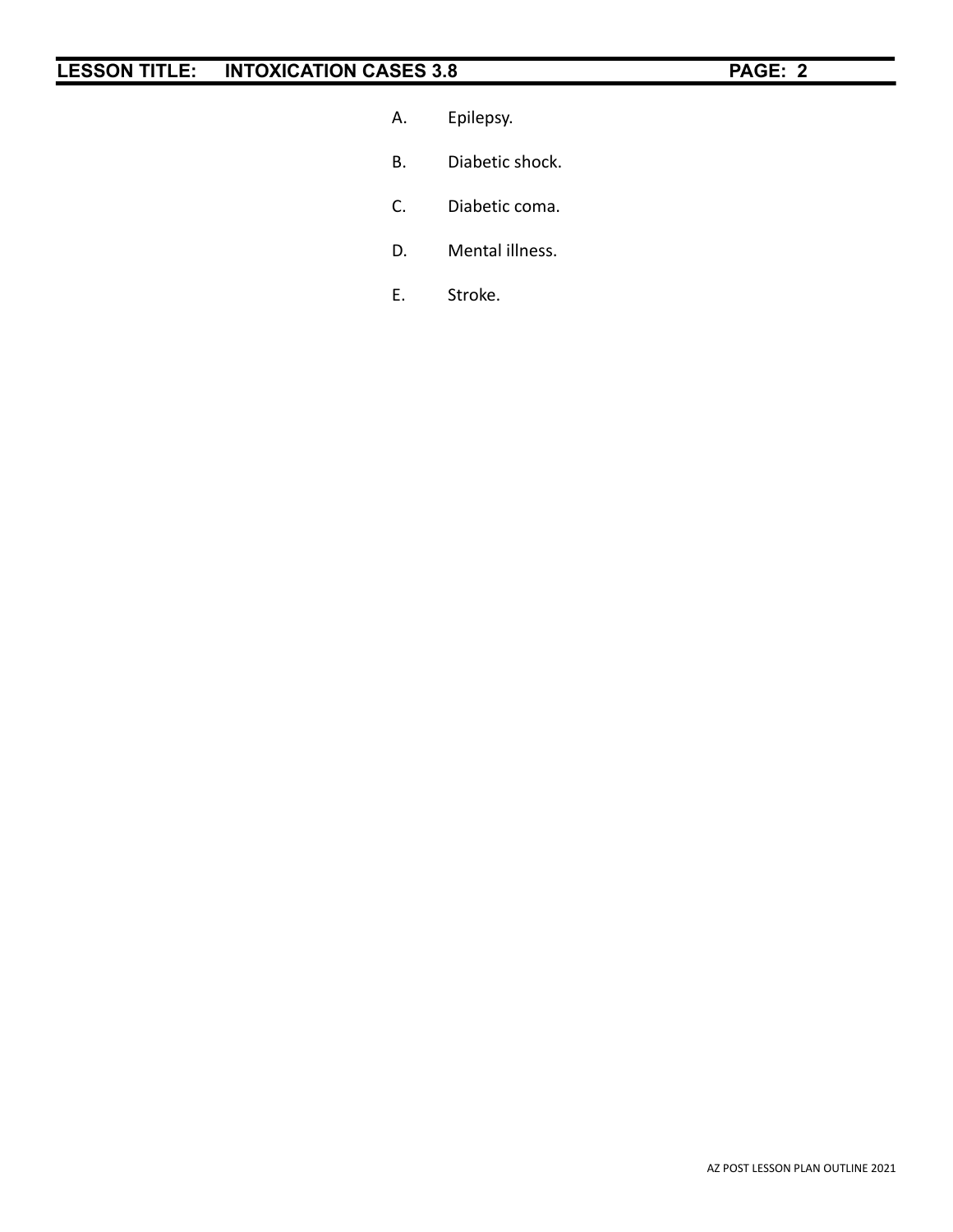| DATE FIRST PREPARED:             | August 2000                                              |                     |  |
|----------------------------------|----------------------------------------------------------|---------------------|--|
| <b>PREPARED BY:</b>              | <b>SME Committee</b>                                     |                     |  |
| <b>REVIEWED - REVISED:</b>       | <b>SME Committee</b>                                     | DATE: August 2000   |  |
| <b>REVIEWED - REVISED:</b>       | <b>SME Committee</b>                                     | DATE: December 2001 |  |
| <b>REVIEWED - REVISED:</b>       | AZ POST (Word)                                           | DATE: December 2002 |  |
| <b>REVIEWED - REVISED:</b>       | <b>SME Committee</b>                                     | DATE: July 2004     |  |
| <b>REVIEWED - REVISED:</b>       | <b>SME Committee</b>                                     | DATE: April 2008    |  |
| <b>REVIEWED - REVISED:</b>       | Lt. Dave Kelly, ALEA                                     | DATE: November 2009 |  |
| <b>REVIEWED - REVISED:</b>       | <b>SME Committee</b>                                     | DATE: May 2010      |  |
| <b>REVIEWED - REVISED:</b>       | <b>SME Committee</b>                                     | DATE: November 2012 |  |
| <b>REVIEWED - REVISED:</b>       | <b>SME Committee</b>                                     | DATE: November 2012 |  |
| <b>REVIEWED - REVISED:</b>       | AZPOST (DocX)                                            | DATE: February 2022 |  |
| <b>REVIEWED - REVISED:</b>       |                                                          | DATE:               |  |
| <b>REVIEWED - REVISED:</b>       |                                                          | DATE:               |  |
| <b>REVIEWED - REVISED:</b>       |                                                          | DATE:               |  |
| AZ POST - APPROVAL:              | <b>Richard Watling</b>                                   | DATE: November 2011 |  |
| AZ POST - APPROVAL:              | Lori Wait                                                | DATE: February 2022 |  |
| <b>INSTRUCTOR REFERENCES:</b>    |                                                          |                     |  |
| <b>CLASS LEVEL:</b>              | Student                                                  |                     |  |
| <b>TRAINING AIDS:</b>            |                                                          |                     |  |
| <b>INSTRUCTIONAL STRATEGY:</b>   | Interactive lecture and class discussion.                |                     |  |
| <b>SUCCESS CRITERIA:</b>         | 70% or higher on a written, multiple-choice examination. |                     |  |
| <b>COMPUTER FILE NAME:</b>       | 3.8 Intoxication Cases                                   |                     |  |
| DATE RELEASED TO THE SHARE FILE: | May 27, 2022                                             |                     |  |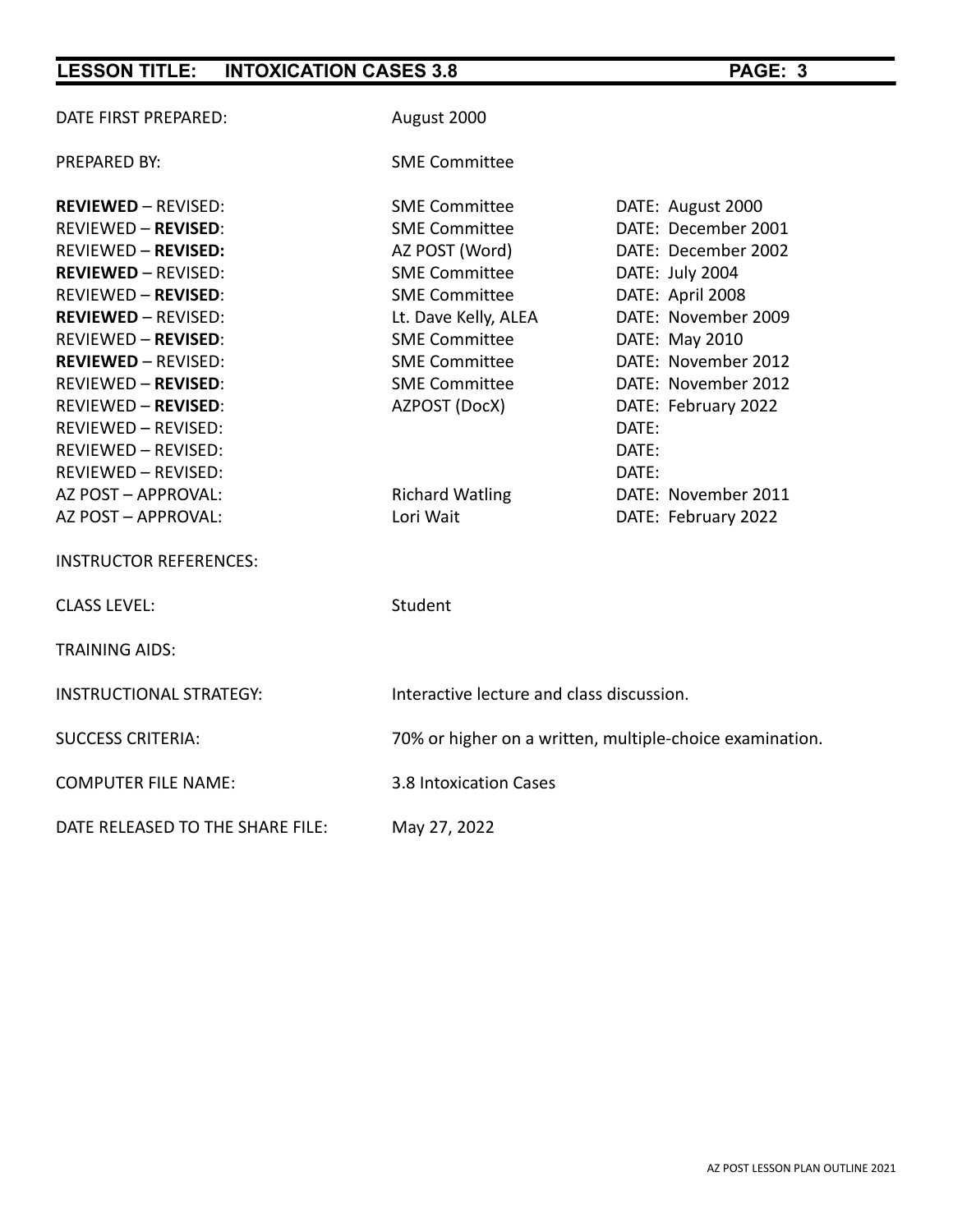### **I. INTRODUCTION**

- A. Instructor (self) introduction.
- B. Preview of performance objectives.

# **II. INDICATORS OF ALCOHOL INTOXICATION P. O. 3.8.1**

- A. Slurred/altered speech. **P. O. 3.8.1A**
	- 1. The subject may have difficulty in proper pronunciation of all but the simplest of words.
	- 2. The subject may have disjointed speech patterns. Words may be omitted or stated out of order.
	- 3. The subject may not remember certain words and insert inappropriate or incorrect words as fillers.
- B. Poor coordination. **P. O. 3.8.1B**
	- 1. The subject may have difficulty standing or walking without swaying.
	- 2. The subject may not be able to manipulate small objects such as: Car keys, driver's license, wallet or registration papers.
	- 3. The subject may have significant general motor skill impairment.
	- 4. The subject's lack of coordination will be especially evident when asked to divide attention between physical and mental tasks.
- C. Lack of coordination. **P. O. 3.8.1C**
	- 1. The subject may not be able to follow simple directions or concentrate on a specific task.
	- 2. The subject may appear to not listen to or acknowledge basic instructions.
	- 3. The subject's mind may easily wander.
- D. General disorientation. **P. O. 3.8.1D**
	- 1. The subject may not be aware of his/her location.
	- 2. The subject's perception of time may be impaired.
	- 3. The subject's sense of direction may be impaired.
	- 4. The subject may be unaware of his/her surroundings.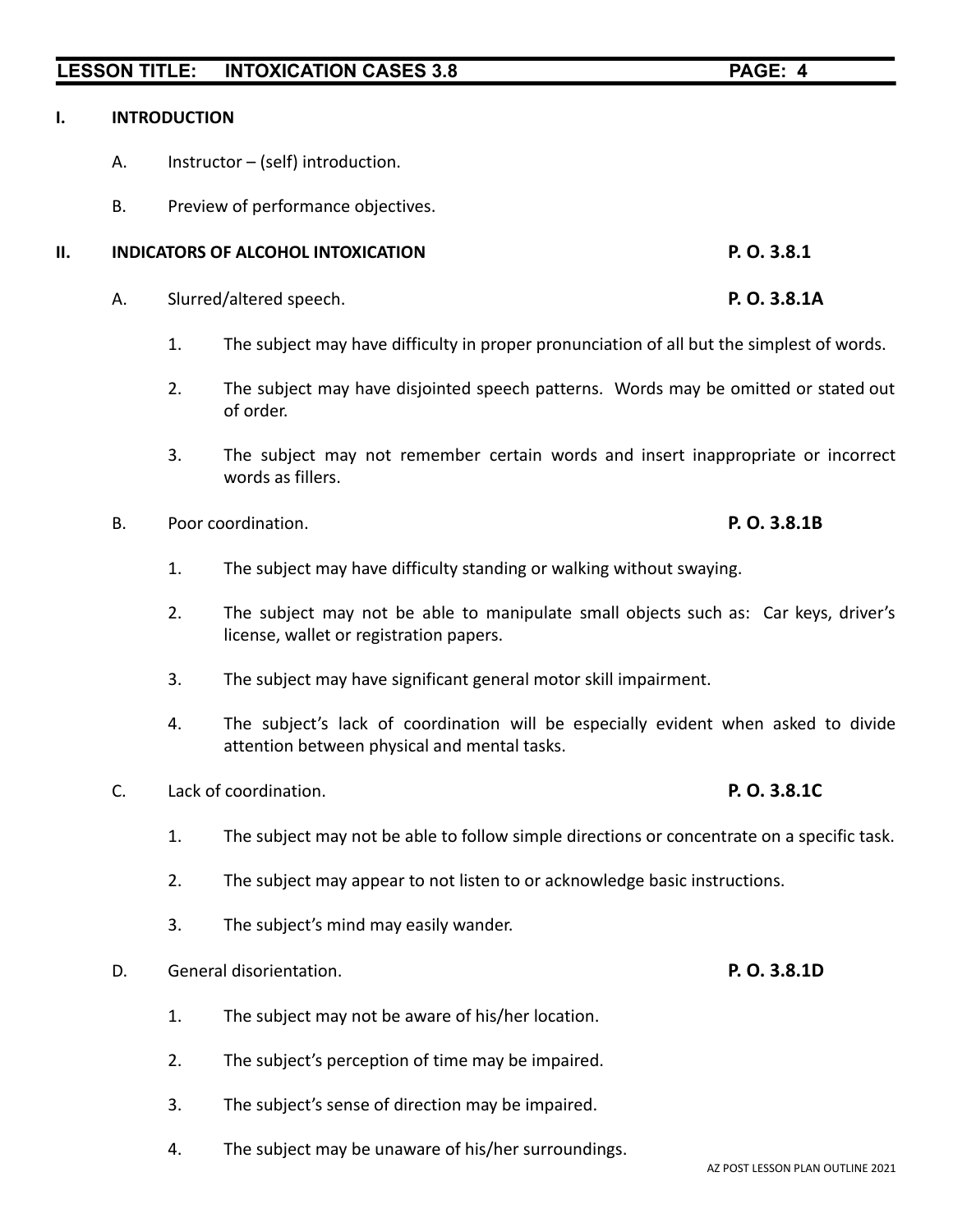- 5. The subject may appear confused and afraid.
- E. Altered breathing. **P. O. 3.8.1E**
	- 1. Abnormal breathing.
		- a. Hyperventilate.
		- b. Slow and deep breathing.
	- 2. The subject may have labored breathing. If breathing is significantly labored or the subject is unconscious, call for medical assistance.
- F. Bloodshot/glassy eyes. **P. O. 3.8.1F**
	- 1. Red or bloodshot appearance.
	- 2. Glassy or watery appearance.
- G. Tremors. **P. O. 3.8.1G**
	- 1. Extremities may display a slight trembling.
	- 2. The subject may not have good control of extremities and may give the appearance of having tremors.
	- 3. Tremors can result from acute alcohol withdrawal. Call for medical assistance.
- H. Nausea/vomiting. **P. O. 3.8.1H**
	- 1. Nausea and vomiting are common symptoms in persons who are significantly intoxicated or have reached their personal tolerance level.
	- 2. If a vomiting person is not fully conscious, the officer must ensure the person does not aspirate or choke on the vomit.
- I. "Ruddy" complexion. **P. O. 3.8.1I**
	- 1. The subject may appear flushed and have a reddish coloration.
	- 2. It may appear like rosy cheeks, this is a common symptom.
- J. Unconsciousness/unresponsiveness. **P. O. 3.8.1J**
	- 1. Give verbal or physical stimuli to determine if the person is passed out, sleeping or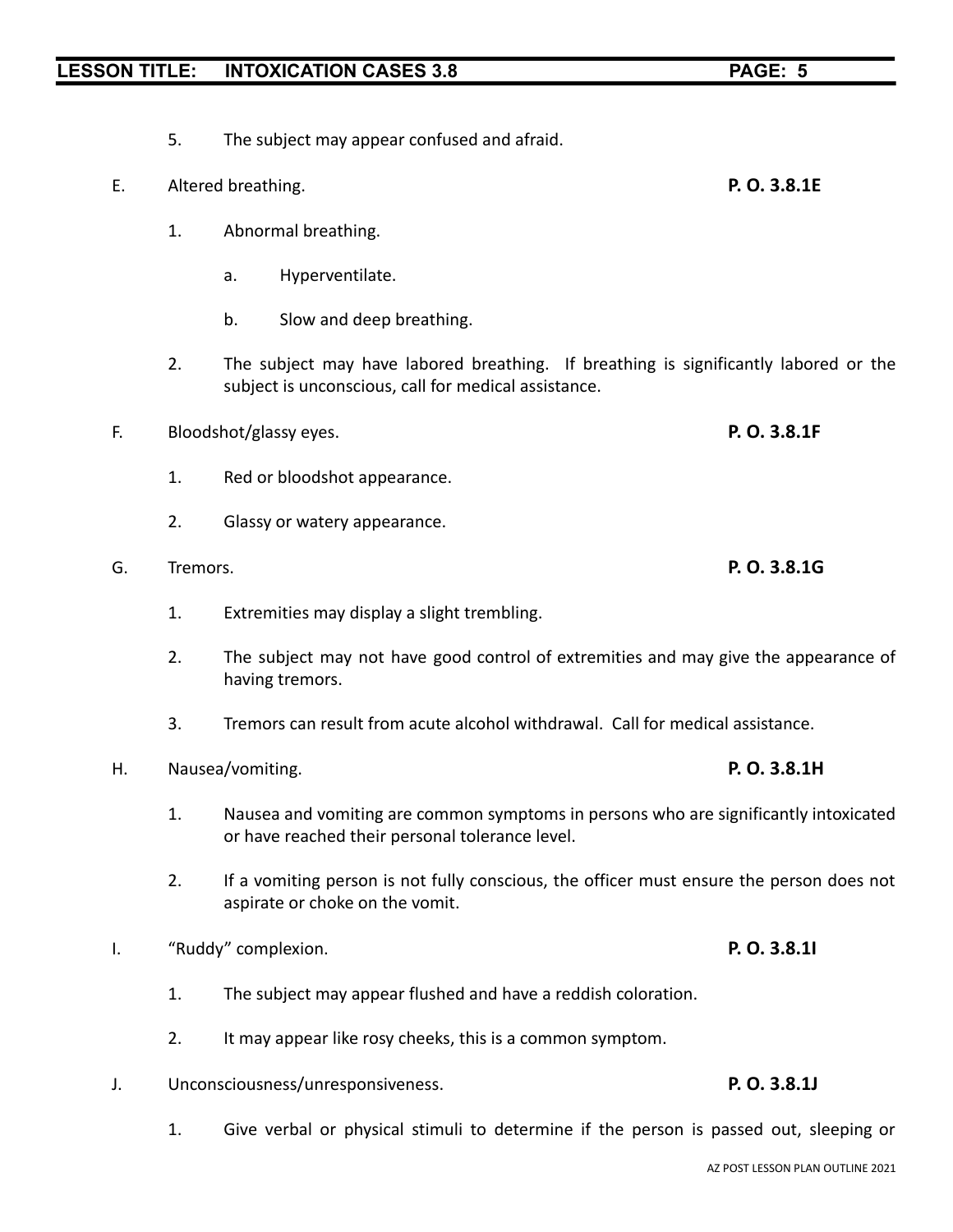unconscious.

- 2. Unconscious persons may be the result of:
	- a. A diabetic coma or other medical emergency.
	- b. Head injury or other injury.
	- c. Intoxicated by alcohol or drug overdose.
- 3. Officers will ensure that prompt medical attention is provided to any unconscious person.
- 4. Check for medical I.D. tags and medication vials on his/her person.
- 5. If the person cannot be revived, medical personnel will be called to the scene for transportation to the hospital.
- K. Slow reaction time. **P. O. 3.8.1K**
	- 1. Due to the depressant effects alcohol has on the central nervous system, all reaction times to stimulus will likely be slowed.
	- 2. Subject may appear very lethargic and give the appearance of moving in slow motion.
- L. Impaired vision. **P. O. 3.8.1L**
	- 1. Subjects may see double or have great difficulty in focusing.
	- 2. Subjects may strain when reading.

### **III. ALCOHOL INTOXICATION-LIKE SYMPTOMS ASSOCIATED WITH EACH OF THE FOLLOWING MEDICAL CONDITIONS: P. O. 3.8.2**

- A. Epilepsy. **P. O. 3.8.2A**
	- 1. Grand mal seizures (convulsions).
	- 2. Hallucinations of sight, sound or taste.
	- 3. Painful sensation in the abdomen.
	- 4. Loss of consciousness.
	- 5. Continuous muscular contraction stops breathing.
	- 6. May lose bowel/bladder control.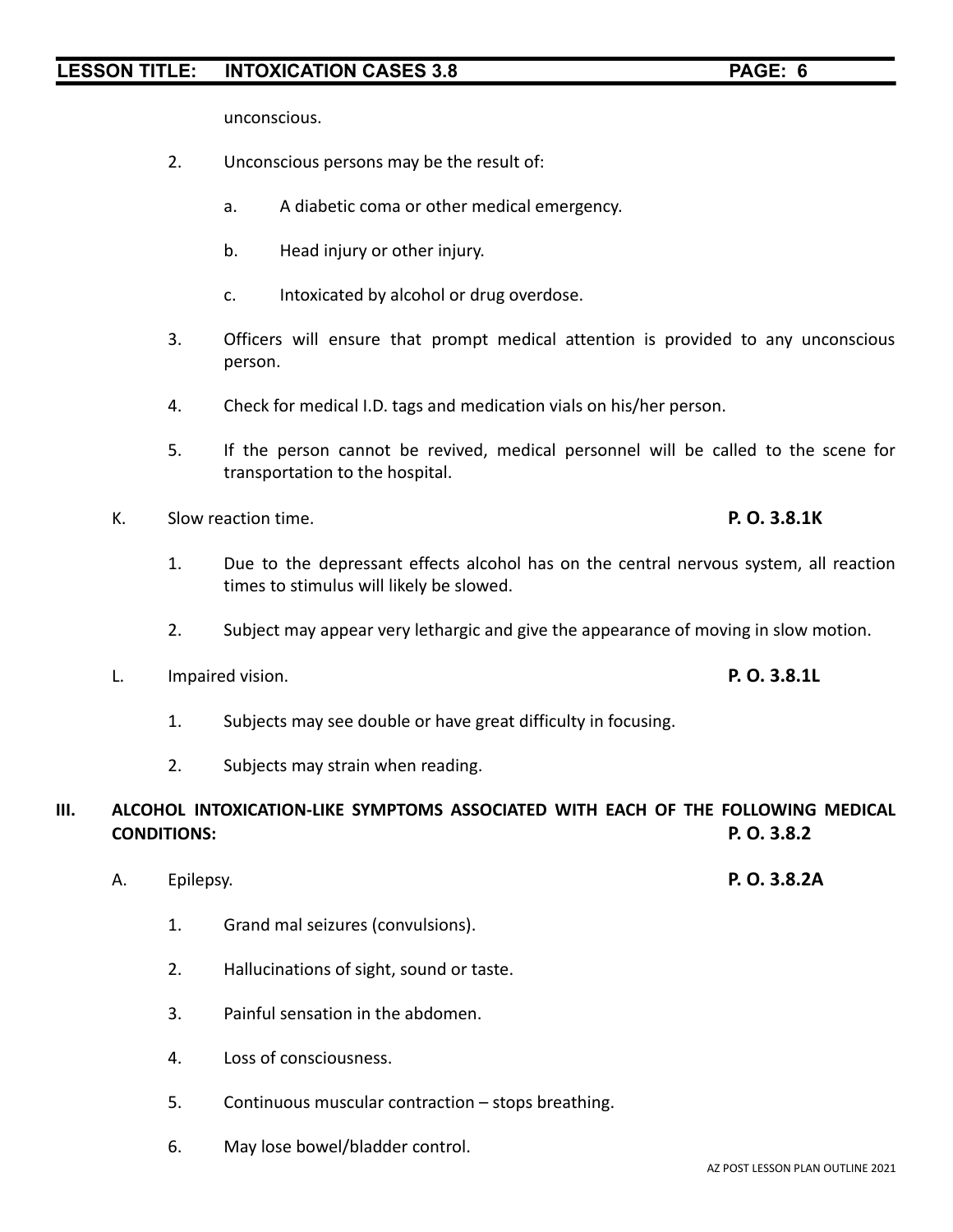- B. Diabetic shock. (Low blood sugar) **P. O. 3.8.2B**
	- 1 Dizziness/fainting/headache. *INSTRUCTOR NOTE: Low blood sugar, more common than diabetic coma.*
	- 2. Convulsions.
	- 3. Drooling.
	- 4. Profuse sweating.
	- 5. Pale, moist skin.
	- 6. Tremors.
	- 7. General muscular weakness.
	- 8. Unconsciousness.
- C. Diabetic coma (high blood sugar). **P. O. 3.8.2C**
	- 1. Musky/fruity odor on breath can often be mistaken as the odor of an alcoholic beverage.
	- 2. Convulsions/dizziness.
	- 3. Fever.
	- 4. Intense abdominal pain/vomiting.
	- 5. Red, dry, warm skin.
	- 6. Frequent urination.
	- 7. Unconsciousness.

### D. Mental illness / Alzheimer's / Dementia **P. O. 3.8.2D**

- 1. Confusion.
- 2. Fear/anxiety.
- 3. Loss of contact with reality.
- 4. Anger/mania.